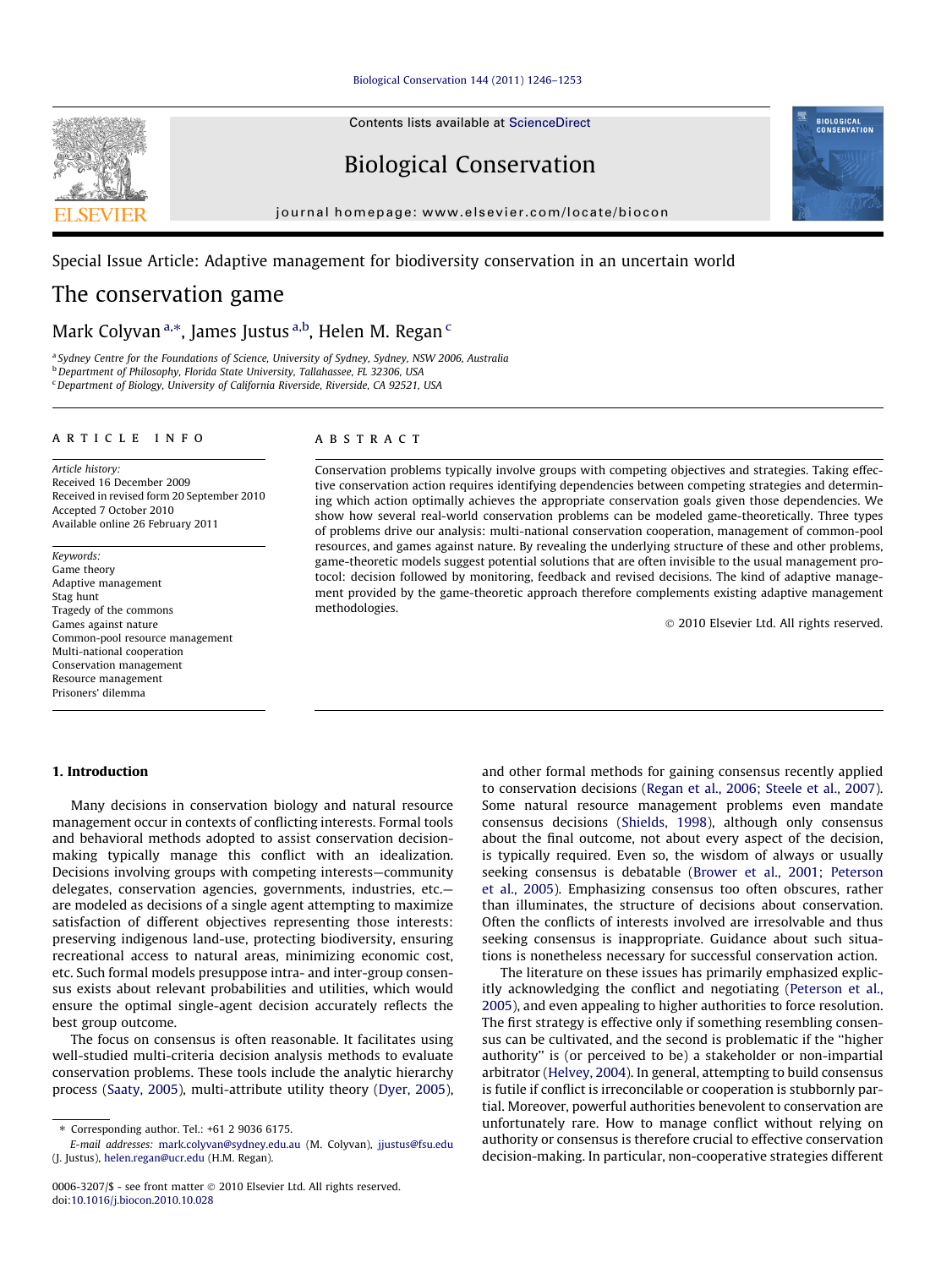<span id="page-1-0"></span>stakeholders might possess, possible interactions between them, and how conservation decisions are structured bear significantly on what conservation goals are achievable.

Game theory is the appropriate framework for approaching these issues. Several types of conservation and natural resource management decisions correspond to different game-theoretic scenarios. Some scenarios have non-cooperative optimal solutions, others require cooperation to achieve optimal outcomes. If cooperation is infeasible, game theory still helps determine what decision strategies optimize conservation outcomes. For example, a gametheoretic perspective provides insights about: the strategies different stakeholders will likely adopt given their objectives when consensus, compromise, or cooperation are feasible; what types of cooperation best reflect stakeholder interests and achieve their objectives; which stakeholders are likely to form coalitions; the range of possible outcomes under non-cooperative and cooperative decision-making dynamics; and, whether an optimal or satisfactory solution for all stakeholders can be reached simultaneously.

Game-theoretic decision-making about conservation is a form of adaptive management where conservation advocates adapt their strategy based on expected responses from business interests, community delegates, governments, and other stakeholders. Section 2 introduces the basic concepts of game theory and some commonly-encountered games, and considers how multinational cooperative conservation efforts can be analyzed in a gametheoretic framework. Section [3](#page-2-0) shows how common-pool resource management is modeled game-theoretically, and reviews applications of game theory to conservation problems.

Game theory's scope is not restricted to strategic interactions between conscious, deliberative players such as humans. Nature itself can be represented as a player in a conservation game, dynamically responding to attempts to conserve it in sometimes surprising and challenging ways. Game theory helps anticipate such responses to management actions and identify the best adaptive counter-strategies. Section [4](#page-4-0) describes these conservation games against nature and shows how game theory provides guidance about their resolution. Section [5](#page-5-0) discusses the issue of uncertainty about determining which game is being played. Combining standard decision theory with game theory makes this potentially debilitating problem tractable.

Applications of game theory to conservation problems are not new (see [Walters, 1994; Milner-Gulland and Mace, 1998,](#page-7-0) and Sections [3 and 4](#page-2-0) below), but have been of limited scope. Most have analysed a single game-theoretic structure, have been employed post-hoc to describe decision-making retrospectively, and/or have focused on hypothetical, idealized problems. Besides reviewing previous game-theoretic treatments of multi-stakeholder conservation decisions, we survey different types of games, discuss their possible outcomes, and show how they provide prescriptive guidance, as well as descriptive information, about a range of conservation problems. That stakeholder interests often conflict is highlighted throughout this discussion. Conflict and disagreement are the status quo, not the exception. Representing such decisions as games where stakeholders employ competing strategies is a first step in understanding, representing, and addressing the complexity of decisionmaking in conservation and natural resource management.

# 2. Game theory, multinational decisions and adaptive management

In many situations more than one party is both involved in a conservation decision and its implementation. Consider an animal species with a declining population, whose range spans two countries. Such real-life examples abound in the literature on transboundary conservation (e.g. [Roca et al., 1996; Goodale et al.,](#page-7-0) [2003; Wolmer, 2003; Zbicz, 2003; Hanley and Folmer, 1999\).](#page-7-0)

Conservation efforts in such cases will be most effective if both countries cooperate to protect the species. This requires general agreement that the conservation efforts are warranted and worthwhile, but the two countries may be motivated differently about the details of the conservation plan in ways that produce gametheoretic, rather than decision-theoretic, dynamics. These dynamics can take several forms, which we describe below.

First consider the case where conservation efforts would fail unless both countries commit to a particular conservation strategy that comes at no cost to either party. Assume also that unilateral commitment by one country would yield partial success in curbing species decline but that this is unacceptable to either party. This can be represented in the standard game-theory matrix (see Table 1). Each country (or player in the game) either cooperates or defects, and the four possible outcomes are assigned ordered-pairs of preference rankings. The first number is the ranking for player 1 ''row'' and the second for player 2 "column"; higher numbers represent outcomes more preferable to that player than lower number outcomes (in this paper we focus primarily on games with direct outcomes or payoffs to players, but see [Ule et al., 2009](#page-7-0) for the ramifications for cooperation of indirect rewards or punishment).

In this game, the solution is straightforward: both parties should cooperate and commit to the recommended conservation strategy since it is in both their interests. It is worth spelling out the game-theoretic reasoning that supports this intuitive conclusion. Here, cooperation has two very desirable properties. First, it is optimal in the sense that no player can do better without the other player being worse off. Solutions with this property are called Pareto optimal. Second, no player would unilaterally change his or her action from this solution. Solutions with this property are called Nash equilibria. The coincidence of these desirable properties makes cooperation such a compelling and robust solution (see [Bin](#page-6-0)[more, 2007; Luce and Raiffa, 1957](#page-6-0), and [Osborne, 2003](#page-7-0) for more on game theory). In other cases, things are not so straightforward.

Alter the example so that defection from the agreed conservation strategy is a realistic option. Suppose that unilateral support of the conservation strategy would yield a cost to the country supporting the strategy but benefits would accrue to both countries. If both countries consider the conservation benefits and economic costs of different strategies, a game of ''chicken'' can emerge. Similar game-theoretic dynamics occurred in the cold war arms race (Table 2). There are two (uncoordinated) Nash equilibria but no Pareto optimal solutions.

Now change the example again so that each country can unilaterally achieve results with less cost, but where the result of the cooperative conservation effort would be preferable. For example, each country could defect from a bilateral conservation program by implementing a unilateral, less expensive but less effective, program. This yields the ''stag hunt game'' [\(Skyrms, 2004\)](#page-7-0), where

Table 1

Simple cooperative game.

|                |                     | Player 2 "column" |             |
|----------------|---------------------|-------------------|-------------|
|                |                     | Cooperate         | Defect      |
| Player 1 "row" | Cooperate<br>Defect | 2, 2<br>1.1       | 1, 1<br>0.0 |

Table 2

The game of chicken.

|                |                     | Player 2 "column" |              |
|----------------|---------------------|-------------------|--------------|
|                |                     | Cooperate         | Defect       |
| Player 1 "row" | Cooperate<br>Defect | 1, 1<br>2. 1      | 1, 2<br>0, 0 |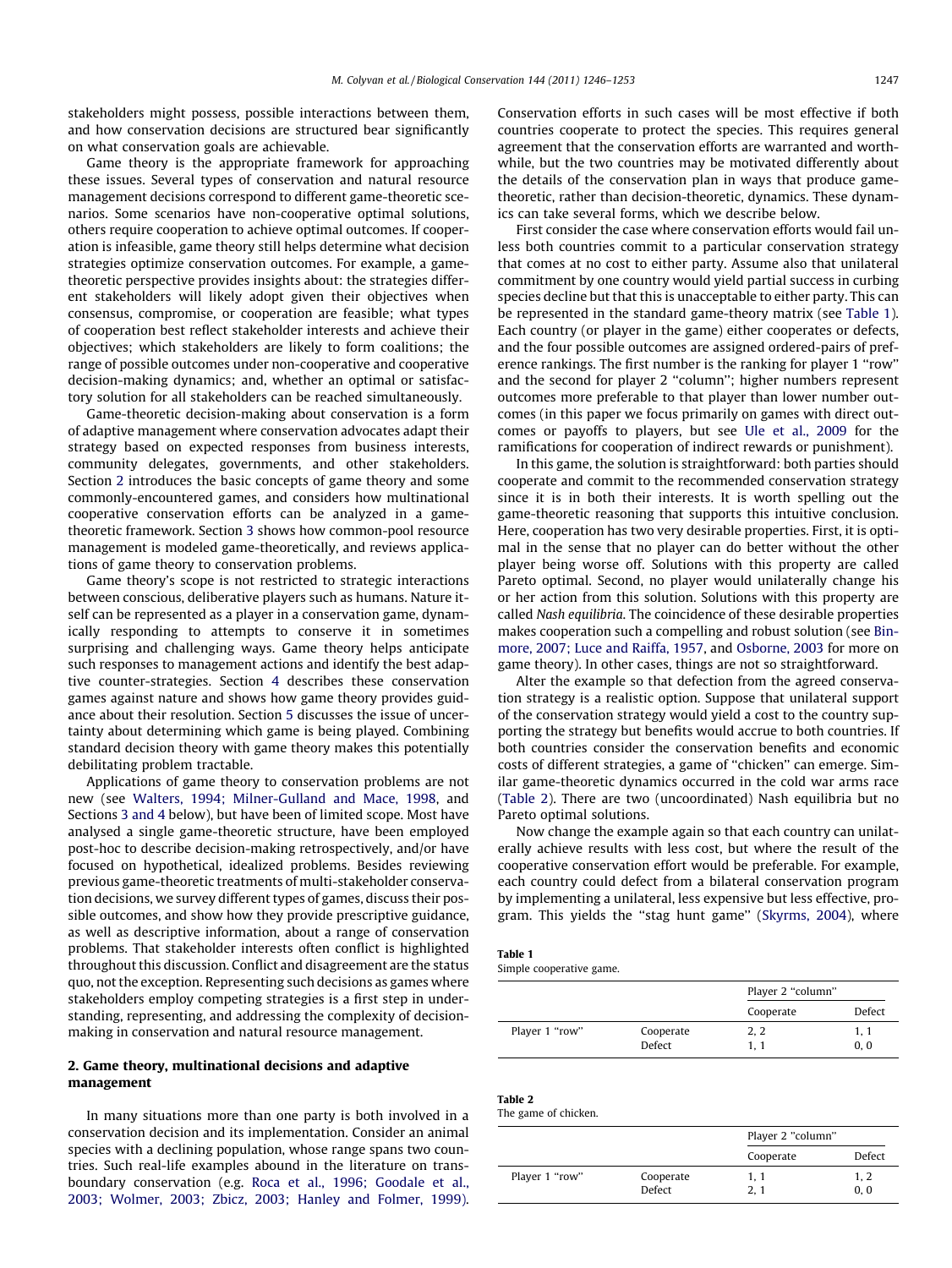#### <span id="page-2-0"></span>Table 3

The stag hunt game.

|                |                     | Player 2 "column" |             |
|----------------|---------------------|-------------------|-------------|
|                |                     | Cooperate         | Defect      |
| Player 1 "row" | Cooperate<br>Defect | 2, 2<br>1. 0      | 0, 1<br>1.1 |

#### Table 4

Prisoners' dilemma/free-rider problem/tragedy of the commons.

|                |                     | Player 2 "column" |              |
|----------------|---------------------|-------------------|--------------|
|                |                     | Cooperate         | Defect       |
| Player 1 "row" | Cooperate<br>Defect | 3, 3<br>5.0       | 0, 5<br>1. 1 |

there is a Pareto optimal Nash equilibrium (both parties cooperate), but also a risk-averse, sub-optimal Nash equilibrium (parties do not cooperate) (Table 3). Non-cooperation is risk averse because if one party defects the other is better off defecting as well, so the safest strategy is defection.

A final variation produces a model of multi-national cooperation. Assume several countries cooperate and agree to share the costs of a conservation plan. Suppose also that defection by one country would benefit that country by reducing cost without noticeable detrimental effects to the overall conservation goal. Defection therefore seems rational. But if every country defects, there is a significant cost—failure of the conservation effort. This is the well-known free-rider problem, or prisoners' dilemma (Table 4). If, however, conservation success requires all nations to cooperate completely, the game is an n-player stag hunt. Uncertainty about the structure of conservation decisions can therefore yield uncertainty about which game is being played, and games can be changed by subtle empirical matters (e.g. how many countries must cooperate to achieve conservation goals).

There are several advantages to viewing such conservation scenarios as games. First, game theory can help discover solutions to these decision problems. Even when a definitive solution cannot be found, game-theoretic analyses often clarify the structure of conservation problems and provide insights about how they are best managed. For example, in a game of chicken, signaling credible commitment to the defection strategy is rational. This signal is expected, and unless the commitment really is credible (and ideally irreversible) the signal should not be taken seriously. Although this is well known within the game theory literature, it may not be apparent in conservation contexts until a game-theoretic analysis reveals a game of chicken is being played ([Osborne, 2003\)](#page-7-0).

Game theory may also indicate what the likely outcomes of a conservation scenario will be in advance. In some cases, the best advice is to avoid setting things up as initially planned. For example, (discussed at length in the next section) the best way of dealing with the tragedy of the commons is, in effect, to change the game by penalising non-cooperation until it is no longer rational. Table 5 summarizes the range of games described here, their characteristics, optimal strategies and appropriate applications.

These potential benefits of the game-theoretic perspective show how game theory is a kind of adaptive management. The key to adaptive management is that the outcomes of management strategies are monitored and then assessed against clearly-specified goals. Management strategies are then revised accordingly, often mid-stream [\(Walters, 1986](#page-7-0)). Usually, implementation of the initial strategy, monitoring, assessment, and strategy revision occur sequentially, but it need not. Game theory supplies adaptive information about the probable efficacy of strategies before the actual outcomes of implementation. Strategies can then be adapted prior to being adopted because the likely outcomes are sometimes clear beforehand. Moreover, game theory requires agents be explicit about goals, strategise about the best ways to achieve those goals, monitor strategy success, and modify strategies given the impact of other agents on those goals. These are all key elements of successful adaptive management. Game theory mandates attention to these elements of environmental decision making, and by doing so enhances and affirms the role of adaptive management methods in conservation planning.

One idealization employed in game theory should be highlighted. Game theory assumes each agent is self-interested and that their interests are reflected in a preference ordering (see [Dodds, 2008](#page-6-0) for a full discussion of this issue). Each agent tries to obtain the best outcome for themselves. Game theory does not prohibit an agent from considering the interests of others. For example, an agent may prefer an outcome that less (directly) benefits them because it benefits someone else they care about (e.g. see [Ule et al., 2009](#page-7-0)). But this apparent altruism must produce some (perhaps indirect) benefit to the agent, according to game theory. (Perhaps they ''feel good'' about helping others.) Being ''selfinterested'' in game theory only requires that all such considerations are fully reflected in the agent's preference ordering.

# 3. Management of common-pool resources: game-theoretic examples

In conservation contexts, a common-pool resource is a natural resource available for consumption, from which it is difficult to exclude or limit users [\(Ostrom, 1999\)](#page-7-0). Users can be individuals,

#### Table 5

Game-theoretic scenarios often found in conservation and environmental decision making.

| Game (structure)                                                             | Characteristics                                                                                                                                 | Optimal strategy                                                                             | Conservation application examples                                                                                                                                                                                                              |
|------------------------------------------------------------------------------|-------------------------------------------------------------------------------------------------------------------------------------------------|----------------------------------------------------------------------------------------------|------------------------------------------------------------------------------------------------------------------------------------------------------------------------------------------------------------------------------------------------|
| Simple cooperative game<br>(Table 1)                                         | Cooperation has no cost, but non-<br>cooperation does; acceptable<br>conservation outcomes require both<br>parties cooperate                    | Cooperate (Pareto optimal, Nash<br>equilibrium)                                              | Reducing harvest yields beyond some minimum<br>threshold (e.g. fisheries management), trans-<br>boundary species conservation requiring multi-<br>national cooperation (e.g. poaching abatement),<br>forging binding climate change agreements |
| Chicken (Table 2)                                                            | Unreciprocated cooperative action is<br>costly to the acting party but benefits<br>non-acting parties; mutual defection<br>is the worst outcome | Defect if the other party will<br>cooperate; otherwise cooperate                             | Managing common-pool resources, trans-boundary<br>species conservation (where only some parties<br>must act to achieve a satisfactory conservation<br>outcome)                                                                                 |
| Stag hunt (Table 3)                                                          | Defection is beneficial, but is not as<br>much as mutual cooperation                                                                            | Cooperate (Pareto optimal, Nash<br>equilibrium); risk averse defection<br>(Nash equilibrium) | Land-use management, managing common-pool<br>resources (e.g. fish stocks)                                                                                                                                                                      |
| Prisoners' dilemma/free-rider<br>problem/tragedy of the<br>commons (Table 4) | Unreciprocated cooperative action is<br>costly to the acting party but benefits<br>non-acting parties                                           | Defect (Nash equilibrium) unless<br>mutual cooperation can be<br>guaranteed                  | Land-use management, utilization of common-pool<br>resources (e.g. management of fish stocks)                                                                                                                                                  |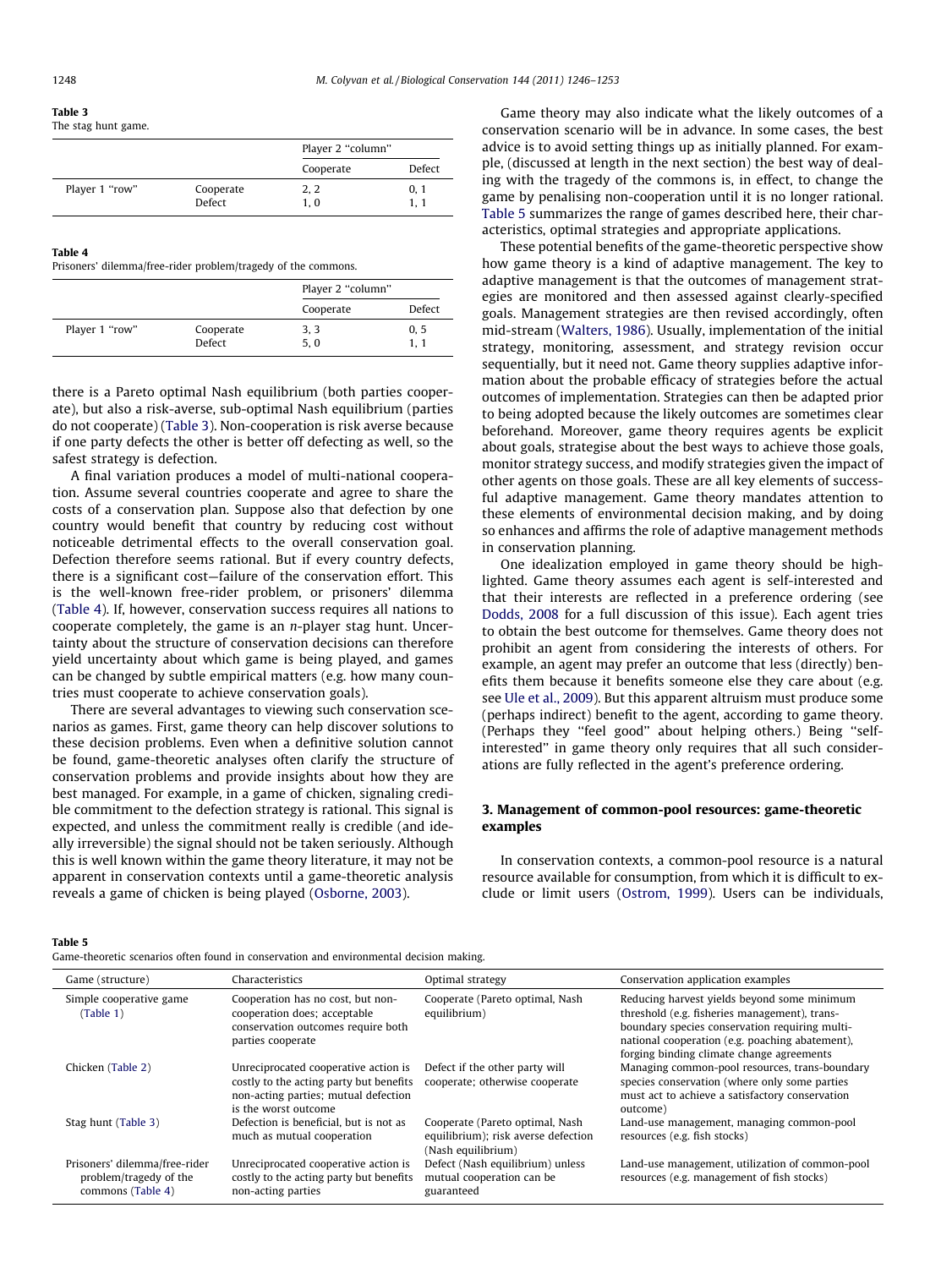communities, institutions, states, or nations. Examples of natural common-pool resources are fishing grounds, forests, populations of animal and plant species, wetlands and grazing lands. For common-pool resources, one user's consumption decreases other users' potential consumption. If left unchecked, this can lead to conflict, over-use and depletion as users strive to appropriate more and more of the resource. Unconstrained use of common-pool resources is a major conservation concern and continues to be a major cause of decline in biodiversity. This section reviews some of the game-theoretic approaches to understanding and managing the consumption of common-pool resources. Although the review is not exhaustive, it highlights a range of game-theoretic conservation problems and describes the insights they give into the social dimension of decision making.

# 3.1. Tragedy of the commons

Tragedy of the commons is the most widely understood outcome of unconstrained consumption of common-pool resources ([Dodds, 2005](#page-6-0)). [Hardin \(1968\)](#page-6-0) coined the term to refer to situations where each individual in a commons independently attempts to maximize his/her gain of the common-pool resource. In acquiring resources, an individual exclusively appropriates each additional unit of positive utility but the negative utility associated with removing the resource from the common pool is shared across all individuals. The positive utility of resource appropriation to an individual therefore almost always outweighs the negative utility of reducing the resource. Hence, when individuals operate independently, acquiring more and more of the resource maximizes each individual's utility, and ''therein lies the tragedy'' ([Hardin,](#page-6-0) [1968\)](#page-6-0).

The solution has traditionally been to impose top-down regulation of all users' resource appropriation through sanctions, reprisals, individual limits, and incentives. This has been the case with the International Whaling Commission (IWC), the Convention on International Trade in Endangered Species (CITES) and the Convention on Biological Diversity (CBD) (for a review see [DeSombre,](#page-6-0) [2007](#page-6-0)). These institutions often oversee a game of chicken where some players agree to cooperate while others refuse, and where the nature of the game evolves through time and across spatial scales due to changes in the status of the resource, the consequences of prior decisions and actions, and changes in player composition. When effective enforcement is infeasible, users ''who would willingly reduce their own appropriation if others did are unwillingly to make a sacrifice for the benefit of a large number of free riders'' ([Ostrom, 1999](#page-7-0)). The free-rider problem lies at the heart of the tragedy of the commons and thus cooperation, at least in part, is crucial to successful regulation of common-pool resources. This example also shows that some conservation problems involve embedded games: games nested as sub-modules in other, broader games, where the structure of one may determine the outcome of the other, and vice versa.

Empirical studies show that in many conservation contexts cooperation is more likely to emerge from bottom-up community-based programs than top-down enforced regulation. In bottom-up programs, users are usually local residents that have traditionally relied upon the common-pool resource for subsistence and self regulate consumption by imposing their own enforcement of restrictions, or partnering with local authorities to do so [\(Gibson and Marks, 1995; Ostrom, 1999; Goodale et al.,](#page-6-0) [2003; Sirén, 2006\)](#page-6-0). The formal game-theoretic approaches that have been used to date to address the potential for tragedies of the commons include both top-down and bottom-up approaches. We survey examples of game-theoretic applications to conservation management in the next section. The aim is to show how game theory can characterise the conflicts involved, and assist in improving conservation management and decreasing the overuse of common-pool resources.

## 3.2. Poaching and enforcement

Most game-theoretic analyses of conservation issues have focused on poaching or overharvest of common-pool resources in both terrestrial and marine environments. The games considered run the gamut from non, to partially, to fully cooperative, and most have been modeled as the stag hunt, chicken, or prisoners' dilemma (or free rider).

[Gibson and Marks \(1995\)](#page-6-0) use non-cooperative game theory to analyse the failure of community-based wildlife management programs to abate poaching in Africa. The illegal hunting of wildlife in Zambia is their case study. They describe the choices confronting wildlife scouts and rural residents and examine a range of incentives and motives to show that the assumptions underpinning many wildlife management programs do not represent the incentives and motives of rural hunters and scouts. As a result, local hunters continue to kill game at unsustainable rates. Increased enforcement has, however, shifted their tactics and prey selection. [Gibson and Marks \(1995\)](#page-6-0) conclude that wildlife management schemes have failed because they poorly represent the motives of rural residents and do not sufficiently incentivise against hunting. The extant incentive structure only targets individual hunters through punishment rather than benefits, while non-hunters reap tangible rewards from a successful wildlife management program—the consequence is that hunters reject the management regime. The game-theoretic analysis suggests a bottom-up approach where rural residents are invested with greater authority over wild animals would be most effective.

[Mesterton-Gibbons and Milner-Gulland \(1998\)](#page-6-0) extend this example to focus on Zimbabwe's Communal Areas Management Programme for Indigenous Resources (CAMPFIRE) project. This project is intended to provide incentives for local residents to refrain from poaching rhinos. Local residents must decide on whether to poach and whether to enforce the law in what is essentially a stag hunt game. Each individual can cheat in two ways: by poaching (in the role of resident) and by electing not to enforce the law (in the role of potential scout). They use cooperative game theory to determine the conditions under which community selfmonitoring would ensure conservation occurs and conclude that ''no self-monitoring agreement can be sustainable without a payment to each individual that exceeds the opportunity cost of monitoring—even if no one is poaching'' ([Mesterton-Gibbons and](#page-6-0) [Milner-Gulland, 1998](#page-6-0)).

[Keane et al. \(2008\)](#page-6-0) review game-theoretic models of enforcement and compliance to study rule-breaking behavior in conservation, using African elephants as a case study. They review individual-, group- and institution-level models and identify a few important game-theoretic results about elephant conservation: (i) fines proportional to the number of trophies in a poacher's possession are more effective than fixed fines, (ii) increasing the effort devoted to detecting and prosecuting poachers is more effective than increasing the severity of punishment to poachers ([Milner-Gulland and Leader-Williams, 1992; Leader-Williams and](#page-7-0) [Milner-Gulland, 1993](#page-7-0)), and (iii) the success of bans on international ivory trade is ambiguous, depending on the assumptions in the model. The fact that banning ivory could increase elephant poaching is particularly interesting. It could be caused, at least in part, by an expected rise in ivory prices that would enhance incentives to poach elephants ([Kremer and Morcom, 2000](#page-6-0)). [Bulte et al.](#page-6-0) [\(2003\)](#page-6-0) also claim that trade bans can accelerate species toward extinction if speculators bet on future price increases by stockpiling, with the intention of cashing in on their stock once the species becomes extinct.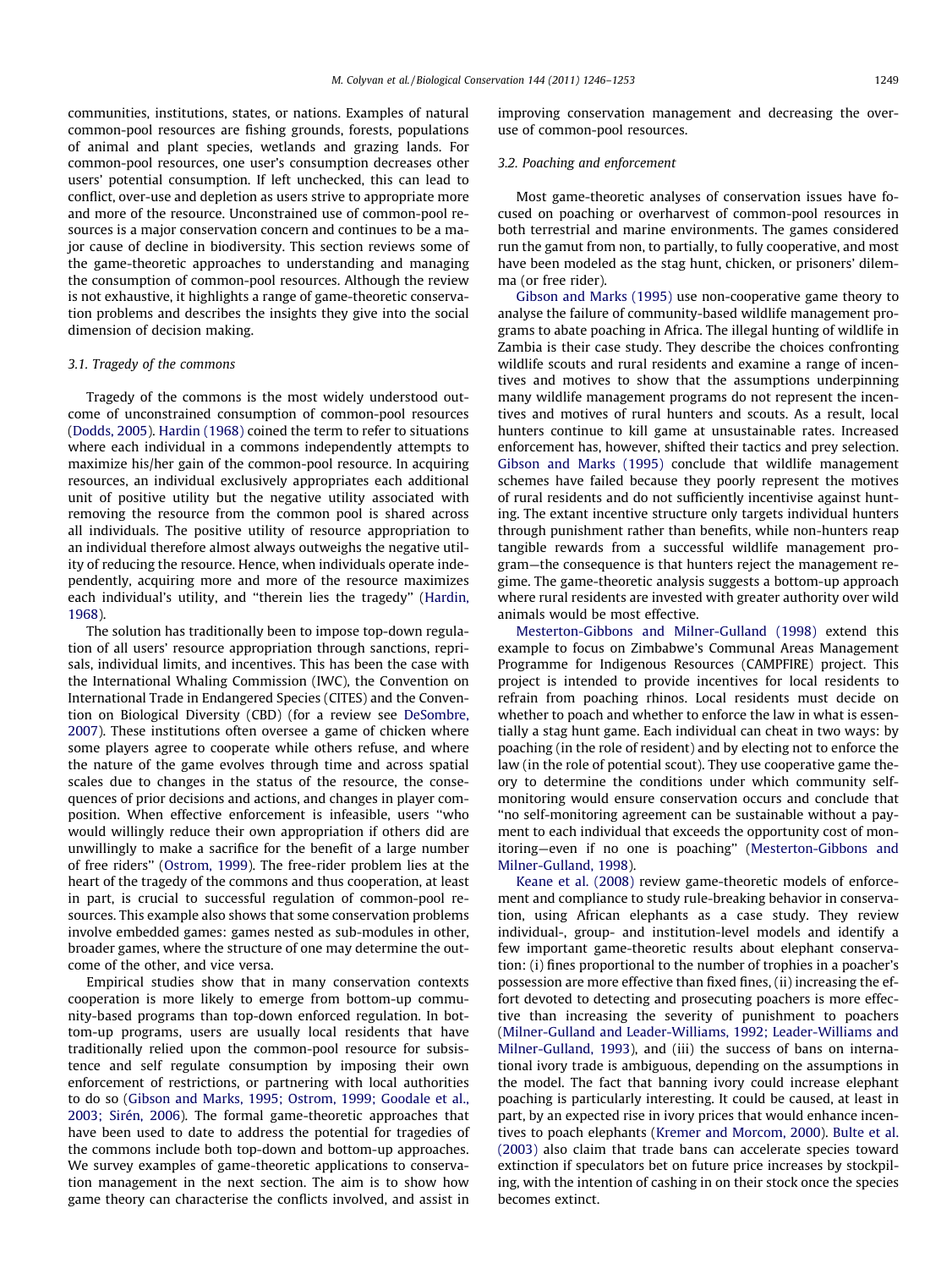<span id="page-4-0"></span>The most extensive application of game theory in wildlife management has been to fisheries (see [Sumaila, 1999](#page-7-0) for a review). Few applications of game-theoretic models to fisheries have targeted conservation management, but the current state of fisheries makes these applications relevant to conservation. We review two gametheoretic fisheries applications that emphasize conservation.

[Burton \(2003\)](#page-6-0) uses a game-theoretic model based on the stag hunt to investigate community-based sanctions to maintain quota and entry limit restrictions in a fishery. The model shows that sanctions remove the incentive for small coalitions to defect; larger groups usually do not defect because the effects on fish stocks would reduce the rewards of doing so. The type of restriction and whether the fisher's operation is low or high cost determines whether there is an incentive to defect. Burton demonstrates that the heterogeneity of fishers and how they interact in the absence of external regulation drives the game-theoretic dynamics.

[Byers and Noonburg \(2007\)](#page-6-0) investigate the impacts of poaching on marine reserve effectiveness with a game-theoretic model. In their model, individual fishers ''maximize profit from a fixed amount of fishing effort but compete with one another in the harvest.'' The goal is to assess what level of enforcement and penalisation for poaching is necessary to achieve a desired level of compliance. Their game-theoretic analysis of poaching questions the reliability of previous models, which assume that setting aside reserves is equivalent to implementing catch quotas (with complete compliance).

### 3.3. Land-use change and trans-boundary management

Although most game-theoretic treatments in conservation management have focused on poaching and enforcement, game theory is also being used to assess other social choice issues in land-use change and trans-boundary management. [Rodrigues](#page-7-0) [et al. \(2009\)](#page-7-0) study a two-person game where each landowner manages a single land parcel that can change states through time to forested, agricultural or abandoned. One landowner's choice to deforest his/her land affects the utility of the adjacent landowner's parcel. Landowners decide to conserve or deforest based on their opponent's choice and future state changes in the parcels. Interestingly, [Rodrigues et al. \(2009\)](#page-7-0) show that two types of social dilemma arise in this game based on how quickly the forest regenerates. When the forest regenerates very slowly but agricultural abandonment occurs rapidly, the stag hunt dilemma is most likely. When the forest regenerates quickly and agricultural abandonment occurs slowly, a prisoners' dilemma is likely. The likelihood of a social dilemma in this scenario (i.e. stag hunt or prisoners' dilemma) is uninfluenced by socio-economic factors but determined by the environment, in this case forest regeneration and agricultural abandonment rates. Section [5](#page-5-0) considers the difficult issue of how to deal with uncertainty about game structure.

# 4. Games against nature

Competition and cooperation between governments, NGOs, and other groups about conservation issues are obviously gametheoretic. The game-theoretic character of more mundane conservation decisions is much less appreciated. Consider three typical conservation optimization problems: selecting areas to protect species on limited land-acquisition budgets [\(Joseph et al., 2009\)](#page-6-0), monitoring species to evaluate potential threats with limited time and fixed budgets ([Grantham et al., 2009](#page-6-0)), and managing species recovery plans to maximize persistence probabilities with similar monetary and temporal constraints [\(Pressey et al., 2007](#page-7-0)). These problems share a common structure. They require decisions about actions that attempt to maximize some quantity while others—typically resources of some kind—are fixed. Representing these problems decision-theoretically, rather than game-theoretically, involves two oversimplifications. First, resource constraints are often more flexible than fixed ([Colyvan et al., 2009; Colyvan](#page-6-0) [and Steele, 2011](#page-6-0)). Constraints are typically negotiated, and the appropriate framework for such negotiations is game-theoretic, usually as Nash bargaining games [\(Nash, 1950; Binmore, 1998,](#page-7-0) Chapter 1). In fact, results of optimization analyses in conservation planning alone can supply compelling reasons to modify proposed constraints, particularly initial budgets (see [Justus et al., 2008](#page-6-0)).

The second oversimplification is assuming that nature's response is straightforward and easily predictable following conservation actions such as monitoring or managing species. Nature often responds dynamically and unexpectedly to such actions. Recent studies suggest, for example, that some marking methods used in conservation monitoring negatively affect marked animals, thereby changing their behavior and distorting the information acquired (see [McCarthy and Parris, 2008](#page-6-0)). In these cases, representing nature as part of the fixed background structure of the conservation problem is inaccurate. Rather, it should be treated as another player in the game.

This may sound counterintuitive, especially given economists' typical assumptions about players—that they are perfectly rational expected utility maximisers for instance. These assumptions effectively require players be expert game theorists: they must know not only what their strategy should be, but also what other players' strategies should be. (Typically, these strategies cannot be determined in isolation and both must be determined simultaneously.) Whether these assumptions are reasonable approximations or unrealistic idealisations of actual human decision-makers is controversial (see [Henrich et al., 2005\)](#page-6-0), but their implausibility for nature—which is neither conscious nor rational—is obvious. Rather than attempting to approximate some idealised human decisionmaker, in conservation biology the objective of treating nature as a game-theoretic player is to capture the dynamic response of what is being conserved to attempts to conserve it. Conscious agents and their deliberate, considered responses to various strategies are replaced with species and other natural entities responding to conservation strategies. In hydrology, for example, nature can be represented as an agent that prefers liquids to attain their lowest level and it schemes to make this happen. Humans attempting to increase water tables or construct artificial lakes are players with different intentions and they must play against nature.

It is useful to distinguish between nature as a player in a game and nature as a rule maker. There will be structural features of the game—such as, which moves are available to a player—that are immutable and non-negotiable. Laws of physics and laws of nature more generally are inviolable, at least in the context of the games being considered ([Colyvan and Ginzburg, 2003](#page-6-0)). Such external constraints on games can be understood as being dictated by ''nature as a rule maker''. ''Nature as a player in the game'' can make moves left open by the structural features of the game. Note that background constraints and possible moves in a game will often vary across contexts. For example, when governments unalterably fix conservation budgets, this constitutes a constraint in the game and governments are acting as rule makers. But sometimes budgets are negotiable and then governments are acting as players. So too with nature. It both sets constraints and makes moves. Determining which role it plays in any given context is difficult but part of the art of good modeling. Nested games are particularly challenging. At one level nature may act as a player. The outcome of that game may then serve as a constraint in game at another level. At this level, nature is acting as a rule maker.

Considerable work on these so-called ''games against nature'' has been done outside conservation contexts (e.g. [Luce and Raiffa,](#page-6-0) [1957,](#page-6-0) Chapter 13), but applications to conservation biology are rare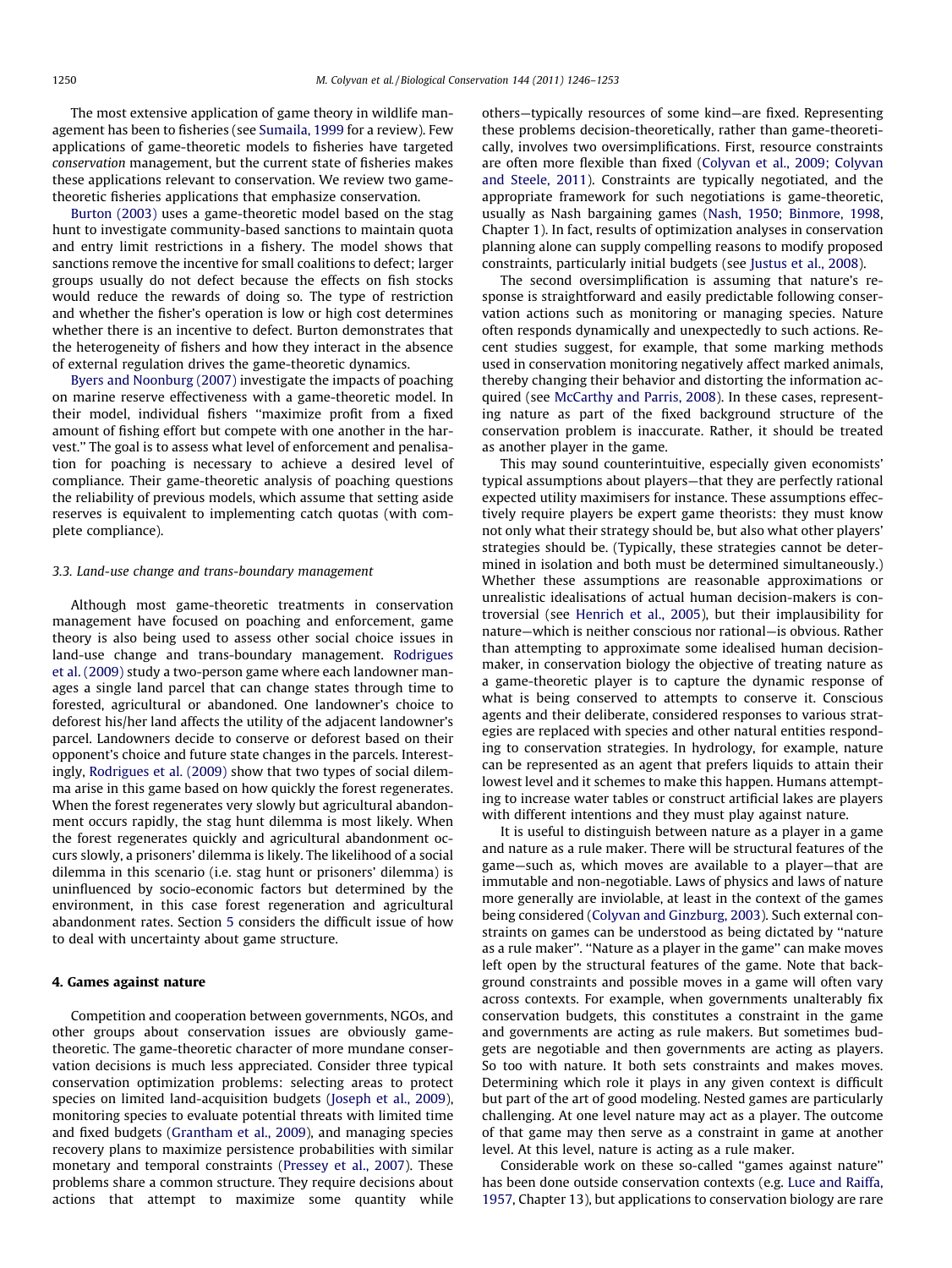<span id="page-5-0"></span>(e.g. [Palmini, 1999](#page-7-0)). Similar to the conservation-focused competition and cooperation between groups discussed above, a gametheoretic perspective also offers important insights about conservation games against nature. Consider a core conservation concern: ensuring species (and environmental resources more generally) never reach irreversible thresholds below which population decline and ultimate extinction are inevitable. This was the motivation behind the original "safe minimum standard," "minimum viable population,'' and related concepts ([Ciriacy-Wantrup and](#page-6-0) [Phillips, 1970; Frankel and Soulé, 1981\)](#page-6-0). Besides controversies about the uncertainty, predictive accuracy, and empirical validation of methods used to assess these concepts (see [Morris and](#page-7-0) [Doak, 2002](#page-7-0), Chapter 12; [Brook et al., 2002\)](#page-6-0), such analyses were also criticized for generally failing to consider how the value of species to humans—economic value in particular—may impact viability [\(Bulte et al., 2003](#page-6-0)). Modeling attempts to maximize species viability as types of games against nature provides a more comprehensive account of what adequate conservation requires.

How the game is represented significantly affects what conservation actions are defensible and/or whether a compelling rationale for conservation exists. For example, decisions about irreversible destruction of natural resources, such as species extinction, can be formulated as two kinds of games against nature: insurance and lottery games ([Ready and Bishop, 1991](#page-7-0)). Both games involve two potential actions: development that precipitates species extinction (with certainty), or preservation that guarantees species persistence. Both games also involve two kinds of uncertainty about nature: that the species threatened with extinction could contain the cure for a future possible disease epidemic. The insurance game assumes at least one threatened species contains a cure that would be completely effective against an epidemic. The game structure is depicted in Table 6, where  $D > 0$  is the net development benefit, –L is the uncured outbreak's net negative value,  $L > D$ , and no information about the probability of outbreak is available. In this game, preservation is insurance against the threat of outbreak. A minimax decision criterion, for example, recommends one consider the greatest possible losses and then choose the action that minimises those. It favors preservation because development risks the maximum possible loss,  $D-L$ . This is one form of a precautionary principle.

Even this simple game can be reformulated differently on reasonable grounds. Rather than assume a certain cure and an uncertain outbreak, the lottery game assumes, perhaps more realistically, a certain outbreak and an uncertain cure (Table 7). In this game, preservation constitutes a lottery, not insurance, about whether protected species contain a cure to the upcoming disease outbreak. Development is now favored on the minimax criterion because –L is the worst possible outcome. Differences in the kind of uncertainty between the insurance and lottery games therefore yield different conclusions about the legitimacy of conservation actions.

These examples highlight the salience of a game-theoretic perspective on conservation decision-making, even in the absence of human players with strategic intentions and deliberations. As models of real-world conservation decisions, these games are more illustrative than representative. [Ready and Bishop \(1991\)](#page-7-0) stress that uncertainty realistically exists both about the probability of outbreak and that preserved species would contain a cure, and that

#### Table 6

State of nature 1.

|              |                         | Player "column" |             |
|--------------|-------------------------|-----------------|-------------|
|              |                         | Outbreak        | No outbreak |
| Player "row" | Outbreak<br>No outbreak | $D-L$           |             |

| ۹<br>×<br>× |  |
|-------------|--|
|-------------|--|

| State of nature 2. |  |
|--------------------|--|
|--------------------|--|

|              |                 | Player "column" |               |
|--------------|-----------------|-----------------|---------------|
|              |                 | Cure            | No cure       |
| Player "row" | Cure<br>No cure | $D-L$           | $D-L$<br>— I. |

several other assumptions are similarly simplistic. Applying other decision criteria—maximization of expected utility, minimax with regret, maximax, and many others—can yield different guidance about conservation in games against nature as well. Of course, many, perhaps most, conservation problems involve not only nature as an opponent, or groups with competing interests (see Sections [2 and 3\)](#page-1-0), but both simultaneously (see [Bulte et al., 2003\)](#page-6-0). This formidable complexity partially explains why so many conservation problems remain unresolved.

## 5. Uncertainty about the game

The above examples show that quite different games arise out of very similar circumstances. Although game theory offers advice about optimal strategy when the details of games are fixed, it offers little unequivocal advice when there is uncertainty about what the game is. Consider multi-national cooperation on conservation efforts. As Section [2](#page-1-0) noted, whether the game is chicken or a stag hunt depends on how many countries must cooperate to achieve the conservation goal. But suppose this information is unavailable or only probabilistic information exists about the relevant number of countries. The game being played would be unknown. This variety of model uncertainty—not knowing which theoretical model (stag hunt or chicken) appropriately represents the situation—is difficult to quantify and potentially debilitating ([Regan et al.,](#page-7-0) [2002](#page-7-0)).

Section [3](#page-2-0) showed that the best way to achieve cooperation in such games is to introduce penalties and rewards that effectively change the game to one of simple cooperation, where cooperation is a Pareto optimal Nash equilibrium. What rewards and penalties are required depend on the game details, but uncertainty about which game is being played yields uncertainty about which reward and penalty regime to introduce. The apparent limits of game theory techniques therefore threaten an impasse.

Game theory alone cannot solve this problem, but it is a classic problem of decision making under uncertainty. The various games we are uncertain about can be represented as states of the world in a decision problem. Our possible actions include penalty and reward regimes and each outcome's payoff is the value of each game for each player under the reward regime employed. Probabilities should be assessed for each game (i.e. the probability that a particular game is being played) and expected utilities of actions are calculated by weighing outcome utilities with their respective probabilities. The devil, however, is in the details. Successful implementation will depend on much about the specific case, which will often be very complicated. The general idea is quite straightforward and an example will help illustrate.

Suppose it is known that a multi-national conservation game is either chicken or stag hunt but it is unknown which. Although it is an empirical matter which game is being played, available data may not easily resolve the issue. Modeling can help. The probability that all countries must cooperate, versus the probability that only some countries must cooperate is needed. Suppose our models deliver (with the available data) probability  $p$  for all countries having to cooperate (i.e. the probability a stag hunt is being played) and  $1-p$  for the probability only some countries must cooperate (i.e. the probability chicken is being played). If there is no chance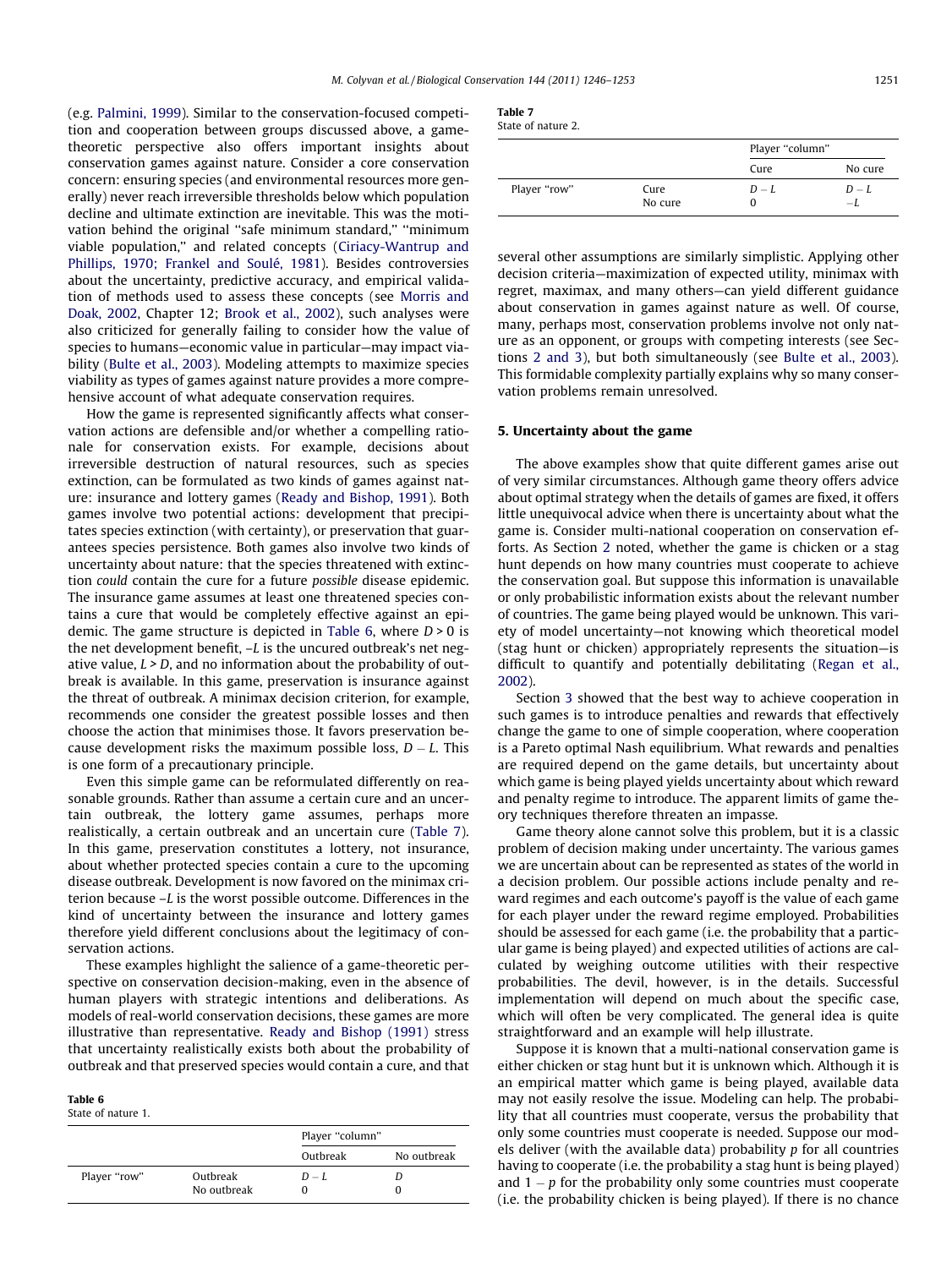<span id="page-6-0"></span>the conservation goal can be achieved without cooperation, three policy regime options are available: transform chicken to a simple cooperative game, transform stag hunt to a simple cooperative game, or do nothing. Value of information analyses can be performed to determine whether (and what) further information may be required (see Gould, 1974; Raiffa, 1968; Peck and Teisberg, 1993; Runge, 2011). The payoffs for each regime are the summed payoffs of the relevant games less the costs associated with the regime transformations. Whichever penalty regime maximizes expected utility would then be the regime implemented.

Such hybrid decision analyses make use of both game theory and decision theory and are the best way of dealing with model uncertainty. In such cases, neither game theory nor decision theory alone provides guidance. But together they are capable of dealing with many difficult decisions encountered in conservation management.

### 6. The potential of game theory

Many useful applications of game theory to conservation await successful implementation. But game theory is not a panacea for all difficult decision problems in conservation and resource management. As with other formal decision tools—decision theory, operations research, consensus methods, and others—appropriate implementation by skilled decision makers is crucial. Game theory should prominently feature among the suite of decision tools at the disposal of conservation and natural resource managers.

Even if using formal methods does not prove to be practical in a given situation, thinking about decisions from a game-theoretic perspective can often clarify and improve informal decision making (see Lindenmayer et al., in preparation for an example of informal game-theoretic reasoning in identifying potential problems for carbon sequestration schemes). For example, noticing that a decision will evoke a response from the natural world, seeing the situation as a game against nature helps decision makers anticipate how things will pan out. This improves on the static picture presented by decision theory. Thinking gametheoretically requires possible responses to decisions be considered and, if necessary, anticipatory revisions to those decisions. This engenders a more dynamic, adaptive view of the environment and our place in it. As a form of adaptive management, game theory also prompts attention to appropriate time scales and whether the games will be repeated. These issues, in turn, often favor a more long-term perspective on environmental decisions and their possible long-term consequences. Herein lies the real value of game theory: it provides a general and powerful framework for analysing environmental decisions, one that adopts a dynamical approach to decisions and naturally lends itself to an appreciation of the ongoing and far-reaching consequences of major environmental decisions.

## Acknowledgements

Thanks to Jim Dyer, Tara Martin, Mark Lubell, Brian Skyrms, Katie Steele, Mike Runge, and an audience at the 10th International Congress of Ecology for comments and suggestions. This work was conducted as a part of the Decision Making for Complex Environmental Problems Working Group supported by the National Center for Ecological Analysis and Synthesis, a Center funded by NSF (Grant #DEB-0553768), the University of California, Santa Barbara, and the State of California. We are also grateful to the Australian Centre of Excellence for Risk Analysis, and the Commonwealth Environment Research Facilities Research Hub: Applied Environmental Decision Analysis for project funding.

# References

Binmore, K., 2007. Playing For Real. Oxford University Press, Oxford.

- Binmore, K., 1998. Game Theory and the Social Contract. Just Playing, vol. 2. MIT Press, Cambridge.
- Brook, B., Burgman, M., Akçakaya, H., O'Grady, J., Frankham, R., 2002. Critiques of PVA ask the wrong questions: throwing the heuristic baby out with the numerical bath water. Conservation Biology 16, 262–263.
- Brower, A., Reedy, C., Yelin-Kefer, J., 2001. Consensus versus conservation in the upper Colorado River basin recovery implementation program. Conservation Biology 15 (4), 1001–1007.
- Bulte, E., Mason, C., Horan, R., 2003. Betting on extinction: endangered species and speculation. Land Economics 79, 460–471.
- Burton, P.S., 2003. Community enforcement of fisheries effort restrictions. Journal of Environmental Economics and Management 45, 474–491.
- Byers, J.E., Noonburg, E.G., 2007. Poaching, enforcement, and the efficacy of marine reserves. Ecological Applications 17 (7), 1851–1856.
- Ciriacy-Wantrup, S., Phillips, W., 1970. Conservation of the California Tule Elk: a socioeconomic study of a survival problem. Biological Conservation 3, 23–32.
- Colyvan, M., Ginzburg, L.R., 2003. Laws of nature and laws of ecology. Oikos 101 (3), 649–653.
- Colyvan, M., Linquist, S., Grey, W., Griffiths, P.E., Odenbaugh, J., Possingham, H.P., 2009. Philosophical issues in ecology: recent trends and future directions. Ecology and Society 14 (2). < http://www.ecologyandsociety.org/vol14/iss2/ [art22/](http://www.ecologyandsociety.org/vol14/iss2/art22/)> (article 22).
- Colyvan, M., Steele, K., 2011. Environmental ethics and decision theory: fellow travellers or bitter enemies? In: Brown, B., de Laplante, K., Peacock, K. (Eds.), Handbook of the Philosophy of Science, Philosophy of Ecology, vol. 11. Elsevier, North Holland.
- DeSombre, E.R., 2007. The Global Environment and World Politics. Continuum International Publishing Group, London, UK.
- Dodds, W.K., 2005. The commons, game theory, and aspects of human nature that may allow conservation of global resource. Environmental Values 14, 411–425.
- Dodds, W.K., 2008. Humanity's Footprint: Momentum, Impact and our Global Environment. Columbia University Press, New York.
- Dyer, J., 2005. AUT—multi attribute utility theory. In: Figueria, J., Greco, S., Ehrgott, M. (Eds.), Multiple Criteria Decision Analysis: State of the Art Surveys. Springer, New York, pp. 265–296.
- Frankel, O., Soulé, M., 1981. Conservation and Evolution. Cambridge University Press, Cambridge.
- Gibson, C.C., Marks, S.A., 1995. Transforming rural hunters into conservationists: an assessment of community-based wildlife management programs in Africa. World Development 23 (6), 941–957.
- Goodale, U.M., Stern, M.J., Margoulis, C., Lanfer, A.G., Fladeland, M. (Eds.), 2003. Transboundary Protected Areas: The Viability of Regional Conservation Strategies. The Hayworth Press, New York, USA.
- Gould, J.P., 1974. Risk, stochastic preference and the value of information. Journal of Economic Theory 8 (1), 64–84.
- Grantham, H., Wilson, K., Moilanen, A., Rebelo, T., Possingham, H.P., 2009. Delaying conservation actions for improved knowledge: how long should we wait? Ecology Letters 12, 293–301.
- Hanley, N., Folmer, H., 1999. Game Theory and the Environment. Edward Elgar, Cheltenham, UK.
- Hardin, G., 1968. The tragedy of the commons. Science 162, 1243–1248.
- Helvey, M., 2004. Seeking consensus on designing marine protected areas: keeping the fishing community engaged. Coastal Management 32, 173–190.
- Henrich, J., Boyd, R., Bowles, S., Camerer, C., Fehr, E., Gintis, H., McElreath, R., Alvard, M., Barr, A., Ensminger, J., Smith Henrich, N., Hill, K., Gil-White, F., Gurven, M., Marlowe, F.W., Patton, J.Q., Tracer, D., 2005. ''Economic man'' in cross-cultural perspective: behavioral experiments in 15 small-scale societies. Behavioral and Brain Sciences 28 (6), 795–855.
- Joseph, L., Maloney, R., Possingham, H.P., 2009. Optimal allocation of resources among threatened species: a project prioritization protocol. Conservation Biology 23, 328–338.
- Justus, J., Fuller, T., Sarkar, S., 2008. Influence of representation targets on the total area of conservation area networks. Conservation Biology 22, 673–682.
- Keane, A., Jones, J.P.G., Edwards-Jones, G., Milner-Gulland, E.J., 2008. The sleeping policeman: understanding issues of enforcement and compliance in conservation. Animal Conservation 11, 75–82.
- Kremer, M., Morcom, C., 2000. Elephants. American Economic Review 90 (1), 212– 234.
- Leader-Williams, N., Milner-Gulland, E.J., 1993. Policies for the enforcement of wildlife laws: the balance between detection and penalties in Luangwa Valley, Zambia. Conservation Biology 7, 611–617.
- Lindenmayer, D. et al., in preparation. The potential for perverse outcomes for biodiversity from broad-scale plantation establishment in a carbon economy.
- Luce, R.D., Raiffa, H., 1957. Games and Decisions: Introduction and Critical Survey. Wiley, New York.
- McCarthy, M., Parris, K., 2008. Optimal marking of threatened species to balance benefits of information with impacts of marking. Conservation Biology 22, 1506–1512.
- Mesterton-Gibbons, M., Milner-Gulland, E.J., 1998. On the strategic stability of monitoring: implications for cooperative wildlife management programmes in Africa. Proceedings of the Royal Society of London B 265, 1237– 1244.